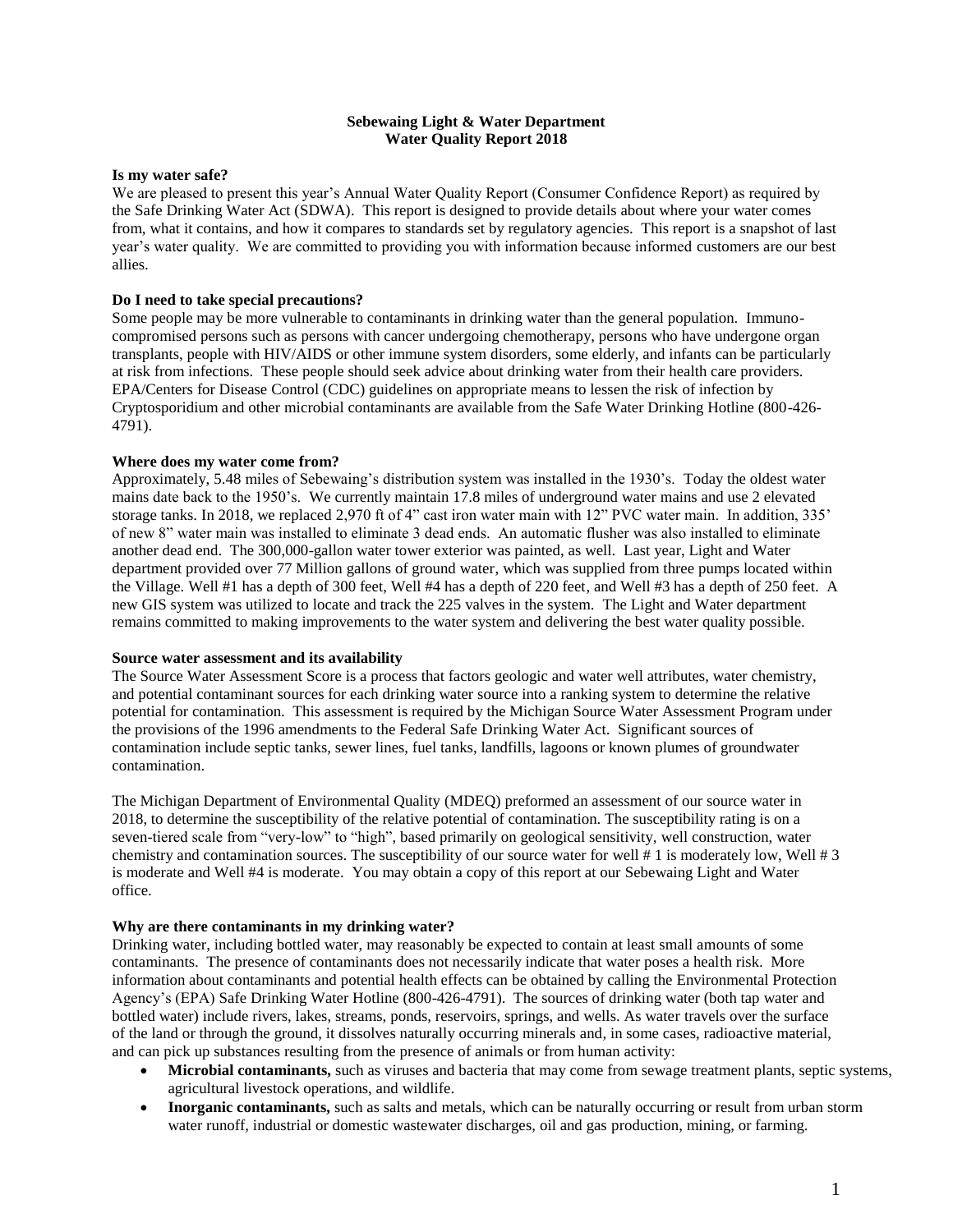- **Pesticides and Herbicides,** which may come from a variety of sources such as agriculture, urban storm water runoff, and residential uses.
- **Organic chemical contaminants,** including synthetic and volatile organic chemicals, which are by-products of industrial processes and petroleum production, and can, also, come from gas stations, urban storm water runoff and septic systems.
- **Radioactive contaminants,** which can be naturally occurring or be the result of oil and gas production and mining activities.

In order to ensure that tap water is safe to drink EPA prescribes regulations that limit the amount of certain contaminants in water provided by public water systems. Food and Drug Administration (FDA) regulations establish limits for contaminants in bottled water which must provide the same protection for public health.

## **How can I get involved?**

Call us for the next opportunity for public participation in decisions about our drinking water. The Light and Water Committee meets the first Monday of every month, at 6:30pm, at the Light and Water Department Office, 110 W. Main St., Sebewaing, MI 48759, (989-883-2700).

### **Water Conservation Tips**

Did you know that the average U.S. household uses approximately 400 gallons of water per day or 100 gallons per person per day? Luckily, there are many low-cost and no-cost ways to conserve water. Small changes can make a big difference – try one today and soon it will become second nature.

- Has your water usage gone up? Check your toilet, faucets and pipes for leaks. Faucet washers are inexpensive and take only a few minutes to replace. To check your toilet for a leak, take some food coloring or a dye strip from us and place it in the tank of the toilet. Wait 15-20 minutes. If the coloring seeps into the toilet bowl without flushing, you have a leak.
- Install water saving showerheads and ultra-low-flush toilets.
- Run your clothes washer and dishwasher only when they are full.
- When washing dishes by hand, don't run the water. Fill the sink with water or use a wash tub/basin for rinsing.
- When cleaning fruits and vegetables don't let the water run. Use a wash basin or plug the sink.
- Scrape dishes instead of rinsing before placing in the dishwasher.
- Keep a bottle of drinking water in the refrigerator instead of running the faucet until the water is cold.
- Adjust sprinklers so only your lawn is watered. Apply water only as fast as the soil can absorb it and during the cooler parts of the day to reduce evaporation.
- Cover your pool to reduce evaporation.
- Use mulch around trees, shrubs and plants. This will slow down evaporation and prevent weed growth.

\_\_\_\_\_\_\_\_\_\_\_\_\_\_\_\_\_\_\_\_\_\_\_\_\_\_\_\_\_\_\_\_\_\_\_\_\_\_\_\_\_\_\_\_\_\_\_\_\_\_\_\_\_\_\_\_\_\_\_\_\_\_\_\_\_\_\_\_\_\_\_\_\_\_\_\_\_\_\_\_\_\_\_\_\_\_\_\_\_\_\_\_\_

Visit [www.epa.gov/watersense](http://www.epa.gov/watersense) for more information.

# **Water Quality Data Table**

In order to ensure that tap water is safe to drink, EPA prescribes regulations which limit the amount of contaminants in water provided by public water systems. The table below lists all of the drinking water contaminants that we detected during the calendar year of this report. Although many more contaminants were tested, only those substances listed below were found in your water. All sources of drinking water contain some naturally occurring contaminants. At low levels, these substances are generally not harmful in our drinking water. Removing all contaminants would be extremely expensive, and in most cases, would not provide increased protection of public health. A few naturally occurring minerals, may actually, improve the taste of drinking water and have nutritional values at low levels. The EPA or the State requires us to monitor for certain contaminants less than once per year because the concentrations of these contaminants do not vary significantly from year to year, or the system is not considered vulnerable to this type of contamination. As such, some of our data, though representative, may be more than a year old. In this table you will find terms and abbreviations that might not be familiar to you. A list is found at the end of this report to help you better understand these terms.

All testing requirements were met, for 2018.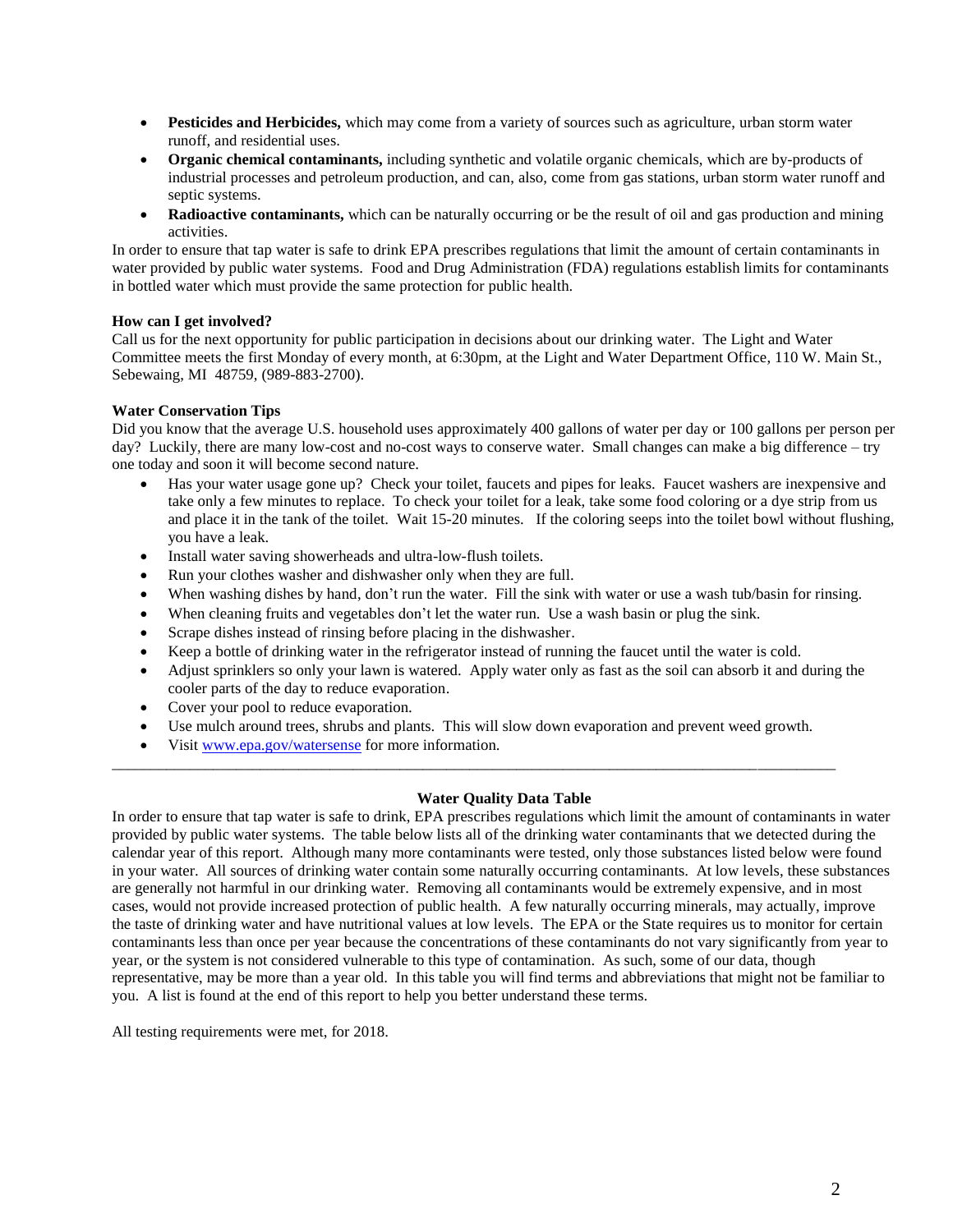# **Disinfection Byproducts**

|                               | MCL   | <b>MCLG</b> | <b>Source</b>                               | Level<br><b>Detected</b> | Date<br><b>Tested</b> |
|-------------------------------|-------|-------------|---------------------------------------------|--------------------------|-----------------------|
| TOTAL TRIHAOLMETHANES (TTHM)  | 80ppb | N/A         | Byproduct of drinking<br>water disinfection | $0.8$ ppb                | 7/25/18               |
| TOTAL HALOACETIC ACIDS (HAA5) | 60ppb | N/A         | Byproduct of drinking<br>water disinfection | not detected             | 7/25/18               |

System collection site was 41 North Beck St. With these test levels no action was required. -------------------------------------------------------------------------------------------------------------------------------------------------------

## **Disinfectants**

| <b>CHLORINE RESIDUAL</b> | <b>MRDL</b><br>4.0 <sub>ppm</sub> | <b>Source</b><br>Water additive use to<br>control microbes | Range<br>$0.04 - 0.74$ ppm | RAA<br>$0.35$ ppm |  |
|--------------------------|-----------------------------------|------------------------------------------------------------|----------------------------|-------------------|--|
|                          |                                   |                                                            |                            |                   |  |

# **Inorganic Contaminants**

|                     | <b>MCL</b> | <b>MCLG</b> | <b>Source</b>                                                                                   | Range                    | Level<br><b>Detected</b> | Date<br><b>Tested</b> |
|---------------------|------------|-------------|-------------------------------------------------------------------------------------------------|--------------------------|--------------------------|-----------------------|
| <b>BARIUM</b>       | $2.0$ mg/L | $2.0$ mg/L  | Erosion of natural deposits;<br>discharge of drilling wastes;<br>discharge of metal refineries  | $0.03$ mg/L- $0.04$ mg/L | $0.04$ mg/L              | 5/6/16                |
| <b>SELENIUM</b>     | 50ppb      | 50ppb       | Erosion of natural deposits;<br>discharge from petroleum<br>refineries; discharge from<br>mines | $1$ ppb- $5$ ppb         | 5ppb                     | 5/6/16                |
| <b>FLUORIDE</b>     | $4.0$ mg/L | $4.0$ mg/L  | Erosion of natural deposits;<br>discharge from fertilizer and<br>aluminum factories             | $0.79$ mg/L- $0.86$ mg/L | $0.86$ mg/L              | 5/31/18               |
| SODIUM <sup>1</sup> | N/A        | N/A         | Erosion of natural deposits                                                                     | 164mg/L-390mg/L          | $390$ mg/L               | 5/31/18               |

<sup>1</sup>Soduim is not a regulated contaminant

# **Lead and Copper**

-------------------------------------------------------------------------------------------------------------------------------------------------------

|                                                | Action<br>Level | <b>MCLG</b> | 90% of Samples<br>$\le$ This Level | <b>Source</b>                                                                                                  | # of Samples Exceeding Date Tested<br><b>Action Level</b> |         |
|------------------------------------------------|-----------------|-------------|------------------------------------|----------------------------------------------------------------------------------------------------------------|-----------------------------------------------------------|---------|
| LEAD-action level at<br>consumer taps          | $15$ ppb        | 0ppb        | 4ppb                               | <b>Erosion of Natural</b><br>Deposits; household<br>plumbing corrosion;                                        | 0                                                         | 9/22/17 |
| <b>COPPER-action level</b><br>at consumer taps | $1.3$ ppm       | $1.3$ ppm   | $0.19$ ppm                         | <b>Erosion of Natural</b><br>Deposits; household<br>plumbing corrosion;<br>leaching from wood<br>preservatives | $\theta$                                                  | 9/22/17 |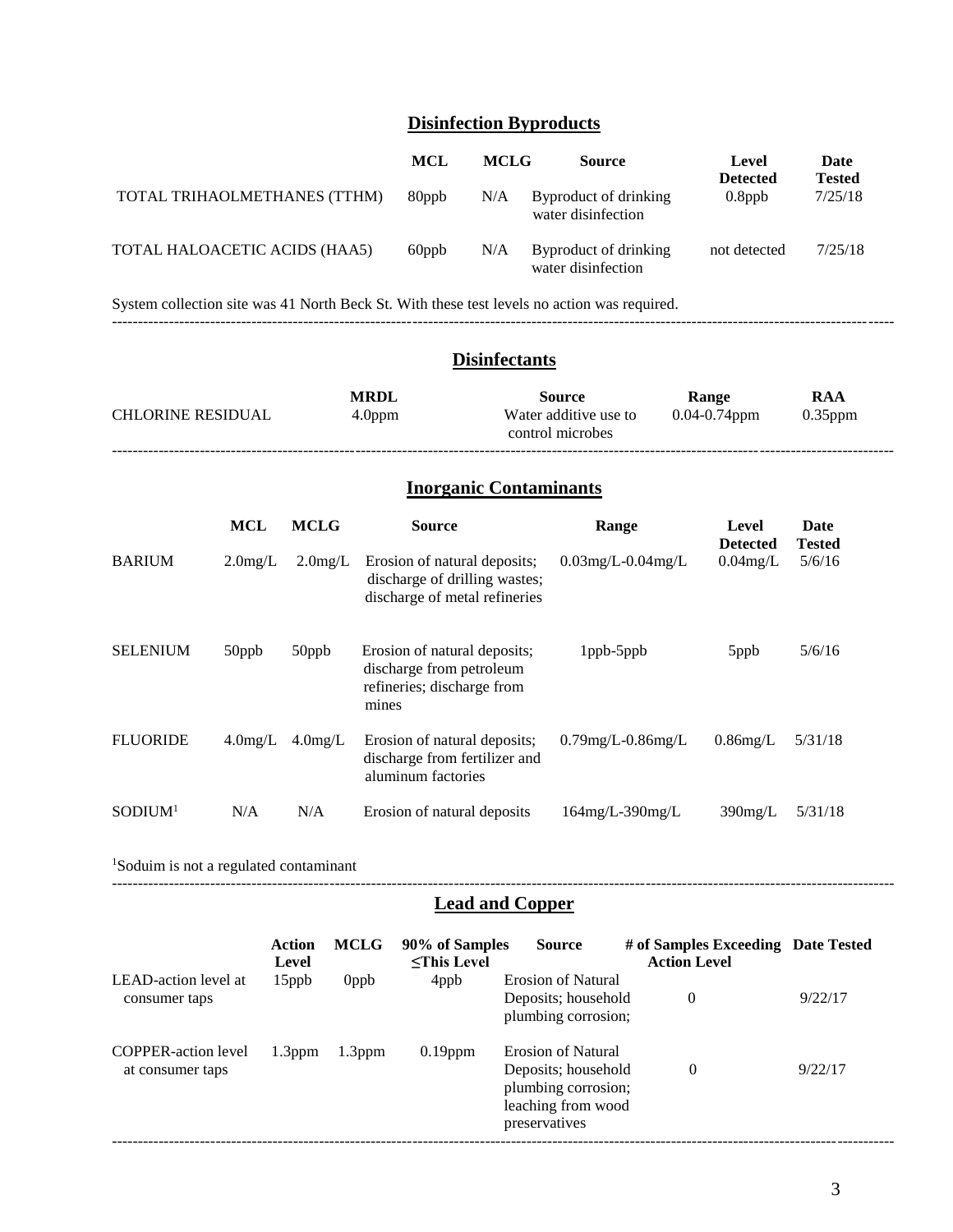# **Radionuclides**

|                                | MCL | MCLG | <b>Source</b>               | Range                        | Level<br><b>Detected</b> | Date<br><b>Tested</b> |
|--------------------------------|-----|------|-----------------------------|------------------------------|--------------------------|-----------------------|
| ALPHA PARTICLES 15pCi/L 0pCi/L |     |      | Erosion of natural deposits | $0pCi/L-13.3pCi/L$ 13.3pCi/L |                          | 2018                  |
| COMBINED RADIUM 15pCi/L 0pCi/L |     |      | Erosion of natural deposits | $0pCi/L-4.4pCi/L$            | 4.4pCi/L                 | 2018                  |

### **Additional Unregulated Contaminants**

Unregulated contaminants are those for which the EPA has not established drinking water standards. Monitoring helps EPA to determine where certain contaminants occur and whether it needs to regulate those contaminants.

| CHLORIDE <sup>2</sup>                                | <b>Average Level Detected</b><br>377mg/L | Range<br>$231$ mg/L-612mg/L | <b>Year Tested</b><br>2018 |  |
|------------------------------------------------------|------------------------------------------|-----------------------------|----------------------------|--|
| $IRON(automated)^2$                                  | 567ppb                                   | $400$ ppb- $700$ ppb        | 2018                       |  |
| SULFATE <sup>2</sup>                                 | $106$ mg/L                               | $63mg/L-182mg/L$            | 2018                       |  |
| <b>HARDNESS AS</b><br>CALCIUM CARBONATE <sup>2</sup> | $335$ mg/L                               | $232mg/L-495mg/L$           | 2018                       |  |

<sup>2</sup>Results of monitoring are available upon request.

# **Per- and Polyfluoroalkyl Substances (PFAS)**

**-------------------------------------------------------------------------------------------------------------------------------------------------------**

PFAS, sometimes called PFCs, are a group of chemicals that are resistant to heat, water, and oil. PFAS have been classified by the United States Environmental Protection Agency (U.S. EPA) as an emerging contaminant on the national landscape. For decades, they have been used in many industrial applications and consumer products such as carpeting, waterproof clothing, upholstery, food paper wrappings, fire-fighting foams, and metal plating. They are still used today. PFAS have been found at low levels both in the environment and in blood samples from the general U.S. population. These chemicals are persistent, which means they do not break down in the environment. There are also many other PFAS compounds that currently do not have LHA levels. For information on PFOA, PFOS and other PFAS, including possible health outcomes, you may visit these websites: websites: https://www.epa.gov/pfas; https://www.atsdr.cdc.gov/pfas/; or http://www.michigan.gov/pfasresponse.

|               | LHA               | <b>Average Level Detected</b> | <b>Date Tested</b> |
|---------------|-------------------|-------------------------------|--------------------|
| $PFOS + PFOA$ | <sup>7</sup> 0ppt | not detected                  | 2018               |

The U.S. EPA has not established enforceable drinking water standards, called maximum contaminant levels, for these chemicals. However, the U.S. EPA has set a LHA level in drinking water for two PFAS: perfluorooctanoic acid (PFOA) and perfluorooctanesulfonic acid (PFOS). The PFOA and PFOS LHA is the level, or amount, below which no harm is expected from these chemicals. The LHA level is 70ppt for PFOA and 70ppt for PFOS. If both PFOA and PFOS are present, the LHA is 70ppt for the combined concentration.

**Why was Sebewaing Light and Water's source water tested for PFAS?** The Michigan Department of Environmental Quality (MDEQ) coordinated a statewide initiative to proactively investigate sources and locations of PFAS contamination in Michigan, to protect our drinking water, and to inform the public about PFAS. Also, to determine if public health actions are needed.

**Who can I call if I have questions about PFAS in my drinking water?** If any resident has additional questions regarding this issue, the State of Michigan Environmental Assistance Center can be contacted at 800-662-9278. Representatives may be reached to assist with your questions Monday through Friday, 8:00 AM to 4:30 PM. You may also contact Sebewaing Light and Water at 989-883-2700.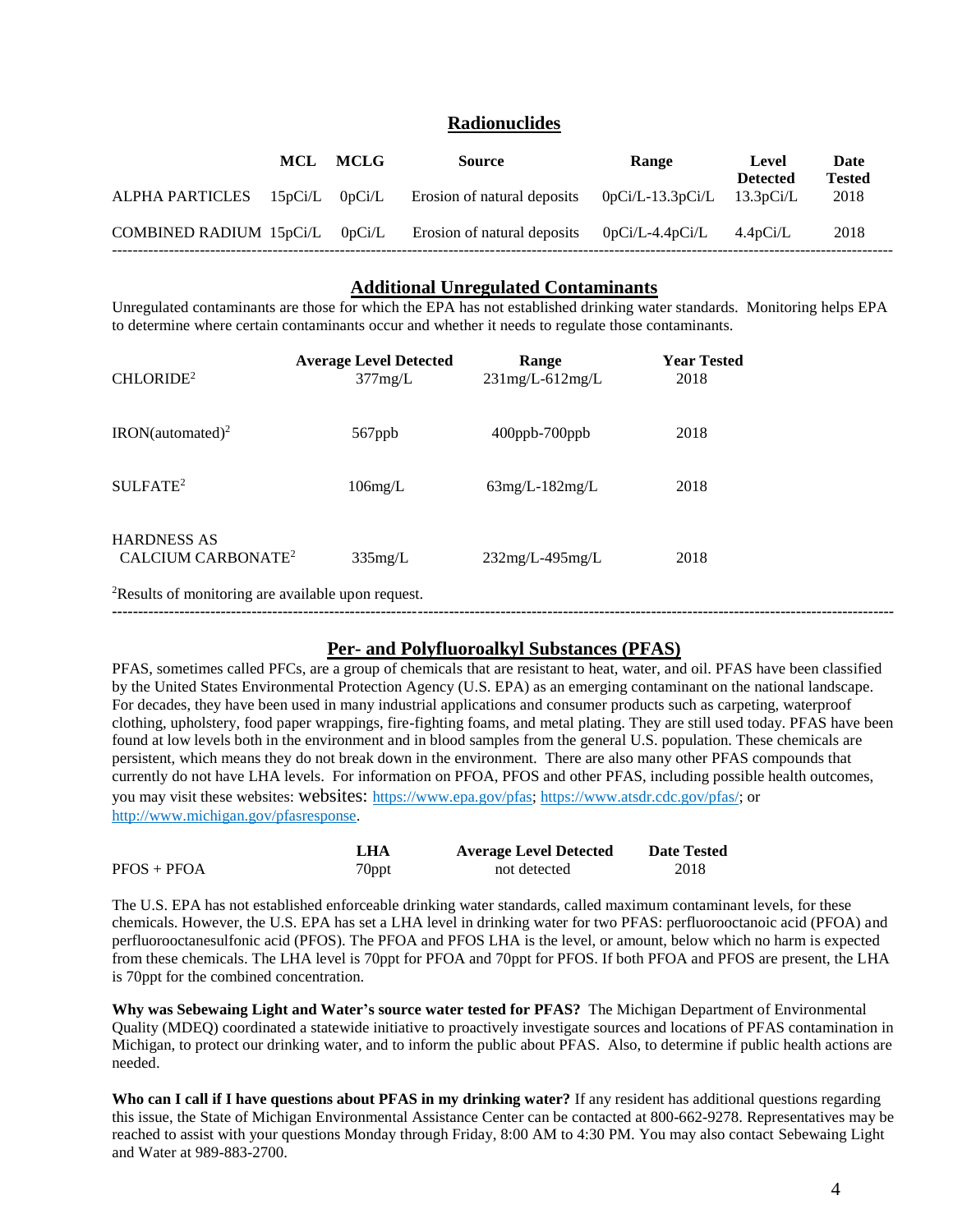**Is it safe to eat fish in these areas?** Wild fish samples are being collected from local lakes and rivers. These samples will be analyzed to determine the levels of PFAS in fish and make recommendations on how much is safe to eat. Some information is already available in the State of Michigan Eat Safe Fish guides, which are available at http://www.michigan.gov/eatsafefish.

**May I bathe or swim in water containing PFAS?** Yes, information currently available suggests that this is not a major contributor to overall exposure.

**What other ways could I be exposed to PFOA, PFOS and other PFAS compounds?** PFAS are used in many consumer products. They are used in food packaging such as fast food wrappers and microwave popcorn bags; waterproof and stain resistant fabrics such as outdoor clothing, upholstery, and carpeting; nonstick coatings on cookware; and cleaning supplies including some soaps and shampoos. People can be exposed to these chemicals in house dust, indoor and outdoor air, food, and drinking water. There is still uncertainty regarding these routes of exposure and more research is necessary.

**What is being done about this issue?** State and local agencies are actively working to obtain more information about this situation as quickly as possible. Additional testing of the drinking water will be conducted to demonstrate that the PFAS levels are consistent and reliably below the existing LHA. Additional monitoring in and around our region and other affected areas will also be performed by the Michigan Department of Environment, Great Lakes and Energy, which will help us answer more questions and determine next steps.

**How can I stay updated on the situation?** The state has created a website where you can find information about PFAS contamination and efforts to address it in Michigan. The site will be updated as more information becomes available. The website address is: http://michigan.gov/pfasresponse.

## **Health Effects:**

**PFAS---** They bioaccumulate, meaning the amount builds up over time in the blood and organs. Elevated levels have the potential to cause increased cholesterol, changes in the body's hormones and immune system, decreased fertility, and increased risk of certain cancers. Links to these health effects in humans are supported by epidemiologic studies and by laboratory studies in animal models. Some scientific studies suggest that certain PFAS may affect different systems in the body. The National Center for Environmental Health (NCEH)/Agency for Toxic Substances and Disease Registry (ATSDR) is working with various partners to better understand how exposure to PFAS might affect people's health. If you are concerned about exposure to PFAS in your drinking water, please contact the Michigan Department of Health and Human Services Toxicology Hotline at 800-648-6942, or the Center for Disease Control and Prevention/ATSDR at https://www.cdc.gov/cdc-info/ or 800-232-4636. Currently, scientists are still learning about the health effects of exposures to PFAS, including exposure to mixtures.

Lead--- If present, elevated levels of lead can cause serious health problems, especially for pregnant women and young children. Lead in drinking water is primarily from materials and components associated with service lines and home plumbing. Sebewaing Light & Water Dept. is responsible for providing high quality drinking water but, cannot control the variety of materials used in plumbing components. When your water has been sitting for several hours, you can minimize the potential for lead exposure by flushing your tap for 30 seconds to 2 minutes before using water for drinking or cooking. If you are concerned about lead in your water, you may wish to have your water tested. Information on lead in drinking water, testing methods, and steps you can take to minimize exposure is available from the Safe Drinking Water Hotline (1-800-426- 4791) or on the USEPA Web site. (http://water.epa.gov/drink/info/lead/index.cfm).

**Barium**--- Some people who drink water containing barium in excess of the MCL over many years could experience an increase in their blood pressure.

**Selenium**--- Selenium is an essential nutrient. However, some people who drink water containing selenium in excess of the MCL over many years could experience hair or fingernail losses, numbness in fingers or toes, or problems with their circulation.

**Sodium**---High levels of salt intake may be associated with hypertension in some individuals.

**Alpha Particles**---Increased risk of cancer.

**Chlorine**---Eye/nose irritation; stomach discomfort